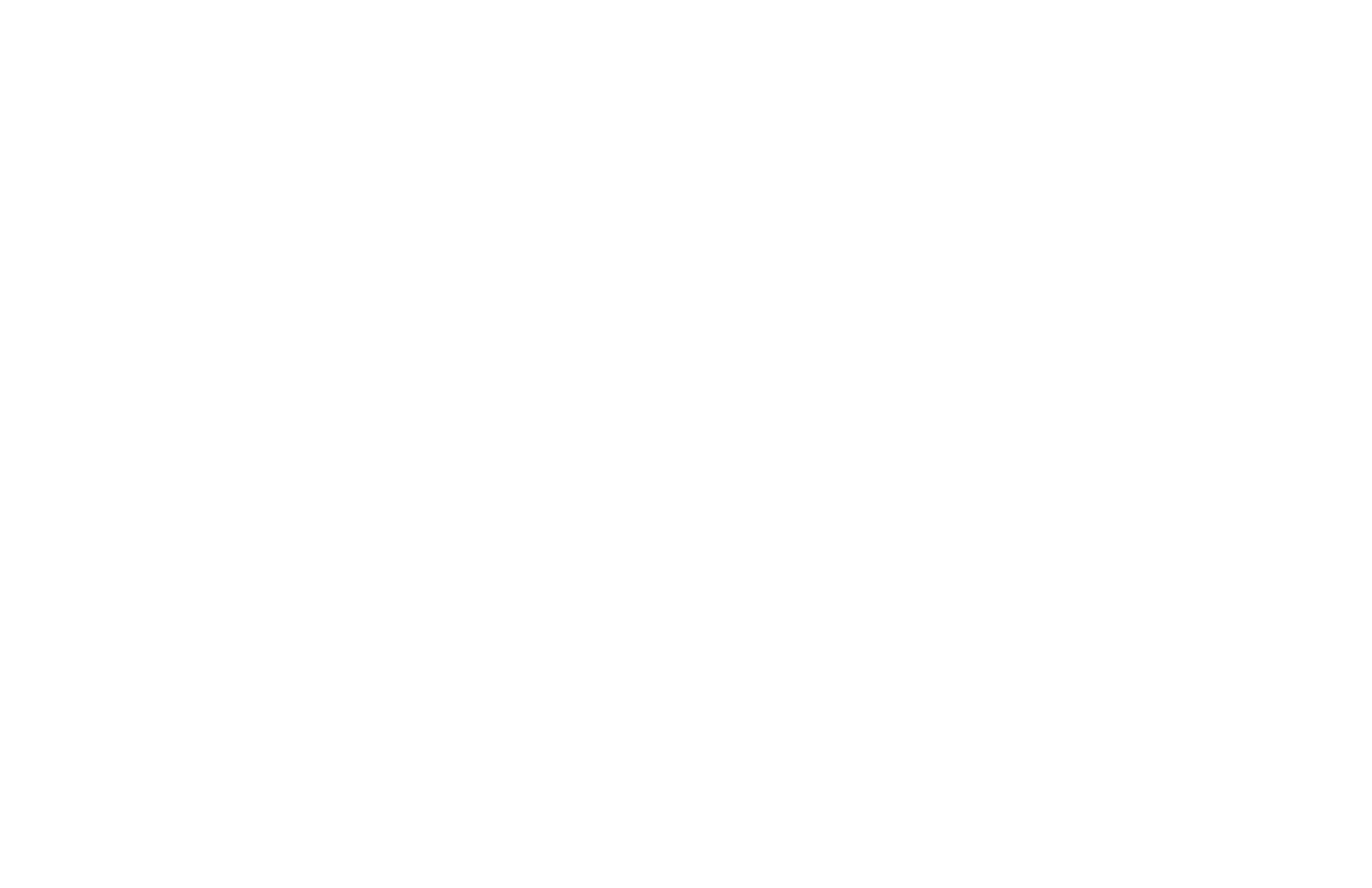#### **California Total Energy Demands (TBtu/Yr)** 02/26/2010

| Difference Between Reference Case and Cap-and-Trade No Offsets 2020                                             |          |                          |                              |               |      |                    |         |                                                                                              |                                                                            |                   |                |       |          |          | Landfill    |                            |                |            |                                                               |                  |                                   |                             | Other Non-Energy Petrochemical |            |                             |                                     |                                           |                      |                                          |       |                                                                                           | Unknown 2                         |             |
|-----------------------------------------------------------------------------------------------------------------|----------|--------------------------|------------------------------|---------------|------|--------------------|---------|----------------------------------------------------------------------------------------------|----------------------------------------------------------------------------|-------------------|----------------|-------|----------|----------|-------------|----------------------------|----------------|------------|---------------------------------------------------------------|------------------|-----------------------------------|-----------------------------|--------------------------------|------------|-----------------------------|-------------------------------------|-------------------------------------------|----------------------|------------------------------------------|-------|-------------------------------------------------------------------------------------------|-----------------------------------|-------------|
|                                                                                                                 | Asphalt  | Aviation Fuel            | Biomass                      | Coal          | Coke | Coke Oven Gas      | Diesel  | Net Electric                                                                                 | Ethanol                                                                    | Geothermal        | Heavy Fuel Oil | Hydro | Hydrogen | Kerosene | Gases/Waste | Light Fuel Oil             | <b>LPG</b>     |            | Lubricants Motor Gasoline Naphtha Specialties Natural Gas     |                  | Nuclear                           | Oil, UnSpecified            | Products                       | Feedstocks | Petroleum Coke              | Solar                               | Steam                                     | Still Gas            | Wave                                     |       | Wind Unknown 1 (Ethanol) (Biodiesel)                                                      |                                   | Total (Net) |
| Single Family                                                                                                   |          |                          |                              |               |      |                    |         |                                                                                              |                                                                            |                   |                |       |          |          |             |                            |                |            |                                                               |                  |                                   |                             |                                |            |                             |                                     |                                           |                      |                                          |       |                                                                                           |                                   |             |
| Multi Family                                                                                                    |          |                          |                              |               |      |                    |         |                                                                                              |                                                                            |                   |                |       |          |          |             |                            |                |            |                                                               | $-10$            |                                   |                             |                                |            |                             |                                     |                                           |                      |                                          |       |                                                                                           |                                   |             |
|                                                                                                                 |          |                          |                              |               |      |                    |         |                                                                                              |                                                                            |                   |                |       |          |          |             |                            |                |            |                                                               |                  |                                   |                             |                                |            |                             |                                     |                                           |                      |                                          |       |                                                                                           |                                   |             |
| Other Residential<br>Transportation Services<br>Pipelines                                                       |          |                          |                              |               |      |                    |         |                                                                                              |                                                                            |                   |                |       |          |          |             |                            |                |            |                                                               |                  |                                   |                             |                                |            |                             |                                     |                                           |                      |                                          |       |                                                                                           |                                   |             |
| Communication                                                                                                   |          |                          |                              |               |      |                    |         |                                                                                              |                                                                            |                   |                |       |          |          |             |                            |                |            |                                                               |                  |                                   |                             |                                |            |                             |                                     |                                           |                      |                                          |       |                                                                                           |                                   |             |
| Utilities<br>Wholesale                                                                                          |          |                          |                              |               |      |                    |         |                                                                                              |                                                                            |                   |                |       |          |          |             |                            |                |            |                                                               |                  |                                   |                             |                                |            |                             |                                     |                                           |                      |                                          |       |                                                                                           |                                   |             |
| Retail                                                                                                          |          |                          |                              |               |      |                    |         |                                                                                              |                                                                            |                   |                |       |          |          |             |                            |                |            |                                                               |                  |                                   |                             |                                |            |                             |                                     |                                           |                      |                                          |       |                                                                                           |                                   |             |
| FIRE                                                                                                            |          |                          |                              |               |      |                    |         |                                                                                              |                                                                            |                   |                |       |          |          |             |                            |                |            |                                                               |                  |                                   |                             |                                |            |                             |                                     |                                           |                      |                                          |       |                                                                                           |                                   |             |
| Offices - Business Services                                                                                     |          |                          |                              |               |      |                    |         |                                                                                              |                                                                            |                   |                |       |          |          |             |                            |                |            |                                                               |                  |                                   |                             |                                |            |                             |                                     |                                           |                      |                                          |       |                                                                                           |                                   |             |
| Education<br>Health & Social                                                                                    |          |                          |                              |               |      |                    |         |                                                                                              |                                                                            |                   |                |       |          |          |             |                            |                |            |                                                               |                  |                                   |                             |                                |            |                             |                                     |                                           |                      |                                          |       |                                                                                           |                                   |             |
| Food, Lodging, Recreation<br>Government                                                                         |          |                          |                              |               |      |                    |         |                                                                                              |                                                                            |                   |                |       |          |          |             |                            |                |            |                                                               |                  |                                   |                             |                                |            |                             |                                     |                                           |                      |                                          |       |                                                                                           |                                   |             |
|                                                                                                                 |          |                          |                              |               |      |                    |         |                                                                                              |                                                                            |                   |                |       |          |          |             |                            |                |            |                                                               |                  |                                   |                             |                                |            |                             |                                     |                                           |                      |                                          |       |                                                                                           |                                   |             |
| Food & Tobacco                                                                                                  |          |                          |                              |               |      |                    |         |                                                                                              |                                                                            |                   |                |       |          |          |             |                            |                |            |                                                               |                  |                                   |                             |                                |            |                             |                                     |                                           |                      |                                          |       |                                                                                           |                                   |             |
|                                                                                                                 |          |                          |                              |               |      |                    |         |                                                                                              |                                                                            |                   |                |       |          |          |             |                            |                |            |                                                               |                  |                                   |                             |                                |            |                             |                                     |                                           |                      |                                          |       |                                                                                           |                                   |             |
|                                                                                                                 |          |                          |                              |               |      |                    |         |                                                                                              |                                                                            |                   |                |       |          |          |             |                            |                |            |                                                               |                  |                                   |                             |                                |            |                             |                                     |                                           |                      |                                          |       |                                                                                           |                                   |             |
|                                                                                                                 |          |                          |                              |               |      |                    |         |                                                                                              |                                                                            |                   |                |       |          |          |             |                            |                |            |                                                               |                  |                                   |                             |                                |            |                             |                                     |                                           |                      |                                          |       |                                                                                           |                                   |             |
|                                                                                                                 |          |                          |                              |               |      |                    |         |                                                                                              |                                                                            |                   |                |       |          |          |             |                            |                |            |                                                               |                  |                                   |                             |                                |            |                             |                                     |                                           |                      |                                          |       |                                                                                           |                                   |             |
| Food & Tobacco<br>Textiles<br>Apparel<br>Eumber<br>Printing<br>Petroleum Products<br>Petroleum Products         |          |                          |                              |               |      |                    |         |                                                                                              |                                                                            |                   |                |       |          |          |             |                            |                |            |                                                               |                  |                                   |                             |                                |            |                             |                                     |                                           |                      |                                          |       |                                                                                           |                                   |             |
|                                                                                                                 |          |                          |                              |               |      |                    |         |                                                                                              |                                                                            |                   |                |       |          |          |             |                            |                |            |                                                               |                  |                                   |                             |                                |            |                             |                                     |                                           |                      |                                          |       |                                                                                           |                                   |             |
| Rubber                                                                                                          |          |                          |                              |               |      |                    |         |                                                                                              |                                                                            |                   |                |       |          |          |             |                            |                |            |                                                               |                  |                                   |                             |                                |            |                             |                                     |                                           |                      |                                          |       |                                                                                           |                                   |             |
| Leather<br><mark>Nonmetallic Minerals</mark>                                                                    |          |                          |                              |               |      |                    |         |                                                                                              |                                                                            |                   |                |       |          |          |             |                            |                |            |                                                               |                  |                                   |                             |                                |            |                             |                                     |                                           |                      |                                          |       |                                                                                           |                                   |             |
| Primary Metals                                                                                                  |          |                          |                              |               |      |                    |         |                                                                                              |                                                                            |                   |                |       |          |          |             |                            |                |            |                                                               |                  |                                   |                             |                                |            |                             |                                     |                                           |                      |                                          |       |                                                                                           |                                   |             |
| <b>Fabricated Metals</b>                                                                                        |          |                          |                              |               |      |                    |         |                                                                                              |                                                                            |                   |                |       |          |          |             |                            |                |            |                                                               |                  |                                   |                             |                                |            |                             |                                     |                                           |                      |                                          |       |                                                                                           |                                   |             |
| Machines                                                                                                        |          |                          |                              |               |      |                    |         |                                                                                              |                                                                            |                   |                |       |          |          |             |                            |                |            |                                                               |                  |                                   |                             |                                |            |                             |                                     |                                           |                      |                                          |       |                                                                                           |                                   |             |
| wachines<br>Computers<br>Electric Equipment<br>Transport Equipment                                              |          |                          |                              |               |      |                    |         |                                                                                              |                                                                            |                   |                |       |          |          |             |                            |                |            |                                                               |                  |                                   |                             |                                |            |                             |                                     |                                           |                      |                                          |       |                                                                                           |                                   |             |
|                                                                                                                 |          |                          |                              |               |      |                    |         |                                                                                              |                                                                            |                   |                |       |          |          |             |                            |                |            |                                                               |                  |                                   |                             |                                |            |                             |                                     |                                           |                      |                                          |       |                                                                                           |                                   |             |
| Other Manufacturing<br>Mining Except Oil & Gas                                                                  |          |                          |                              |               |      |                    |         |                                                                                              |                                                                            |                   |                |       |          |          |             |                            |                |            |                                                               |                  |                                   |                             |                                |            |                             |                                     |                                           |                      |                                          |       |                                                                                           |                                   |             |
| Oil & Gas Extraction                                                                                            |          |                          |                              |               |      |                    |         |                                                                                              |                                                                            |                   |                |       |          |          |             |                            |                |            |                                                               |                  |                                   |                             |                                |            |                             |                                     |                                           |                      |                                          |       |                                                                                           |                                   |             |
| Construction                                                                                                    |          |                          |                              |               |      |                    |         |                                                                                              |                                                                            |                   |                |       |          |          |             |                            |                |            |                                                               |                  |                                   |                             |                                |            |                             |                                     |                                           |                      |                                          |       |                                                                                           |                                   |             |
|                                                                                                                 |          |                          |                              |               |      |                    |         |                                                                                              |                                                                            |                   |                |       |          |          |             |                            |                |            |                                                               |                  |                                   |                             |                                |            |                             |                                     |                                           |                      |                                          |       |                                                                                           |                                   |             |
|                                                                                                                 |          |                          |                              |               |      |                    |         |                                                                                              |                                                                            |                   |                |       |          |          |             |                            |                |            |                                                               |                  |                                   |                             |                                |            |                             |                                     |                                           |                      |                                          |       |                                                                                           |                                   |             |
|                                                                                                                 |          |                          |                              |               |      |                    |         |                                                                                              |                                                                            |                   |                |       |          |          |             |                            |                |            | $-298$                                                        |                  |                                   |                             |                                |            |                             |                                     |                                           |                      |                                          |       | 177                                                                                       | 64                                |             |
|                                                                                                                 |          |                          |                              |               |      |                    |         |                                                                                              |                                                                            |                   |                |       |          |          |             |                            |                |            |                                                               |                  |                                   |                             |                                |            |                             |                                     |                                           |                      |                                          |       |                                                                                           |                                   |             |
| Construction<br>Forestry<br>Agriculture<br>Passenger<br>Off Road<br>Misc. and Streetlighting<br>Electric Resale |          |                          |                              |               |      |                    |         |                                                                                              |                                                                            |                   |                |       |          |          |             |                            |                |            |                                                               |                  |                                   |                             |                                |            |                             |                                     |                                           |                      |                                          |       |                                                                                           |                                   |             |
|                                                                                                                 |          |                          |                              |               |      |                    |         |                                                                                              |                                                                            |                   |                |       |          |          |             |                            |                |            |                                                               |                  |                                   |                             |                                |            |                             |                                     |                                           |                      |                                          |       |                                                                                           |                                   | $-398$      |
| Utility Electric Generation                                                                                     |          |                          |                              |               |      |                    |         |                                                                                              |                                                                            |                   |                |       |          |          |             |                            |                |            |                                                               |                  |                                   |                             |                                |            |                             |                                     |                                           |                      |                                          |       |                                                                                           |                                   |             |
| Industry Electric Generation<br>Steam Generation<br>Solid Trash                                                 |          |                          |                              |               |      |                    |         |                                                                                              |                                                                            |                   |                |       |          |          |             |                            |                |            |                                                               |                  |                                   |                             |                                |            |                             |                                     |                                           |                      |                                          |       |                                                                                           |                                   |             |
|                                                                                                                 |          |                          |                              |               |      |                    |         |                                                                                              |                                                                            |                   |                |       |          |          |             |                            |                |            |                                                               |                  |                                   |                             |                                |            |                             |                                     |                                           |                      |                                          |       |                                                                                           |                                   |             |
| Waste Water<br>Incineration                                                                                     |          |                          |                              |               |      |                    |         |                                                                                              |                                                                            |                   |                |       |          |          |             |                            |                |            |                                                               |                  |                                   |                             |                                |            |                             |                                     |                                           |                      |                                          |       |                                                                                           |                                   |             |
| Land Use                                                                                                        |          |                          |                              |               |      |                    |         |                                                                                              |                                                                            |                   |                |       |          |          |             |                            |                |            |                                                               |                  |                                   |                             |                                |            |                             |                                     |                                           |                      |                                          |       |                                                                                           |                                   |             |
|                                                                                                                 |          |                          |                              |               |      |                    |         |                                                                                              |                                                                            |                   |                |       |          |          |             |                            |                |            |                                                               |                  |                                   |                             |                                |            |                             |                                     |                                           |                      |                                          |       |                                                                                           |                                   | $-426$      |
| Total (Net)                                                                                                     | $\Omega$ | $-37$                    |                              | $-49$         |      | $^{\circ}$         | $-102$  | 306                                                                                          | $-8$                                                                       | 14                | $-23$          |       |          |          |             |                            | $-1$           |            | $-311$<br>$^{\circ}$                                          | $-551$           |                                   |                             |                                |            |                             | 48                                  |                                           | $-1$                 |                                          | 38    | 182                                                                                       | 70                                | $-426$      |
|                                                                                                                 |          |                          |                              |               |      |                    |         |                                                                                              |                                                                            |                   |                |       |          |          |             |                            |                |            |                                                               | $-86$<br>9       | Res<br>-473 Elec Gen<br>CHP/Other |                             |                                |            |                             |                                     |                                           |                      |                                          |       |                                                                                           |                                   |             |
| <b>Fuel Equivalent</b>                                                                                          |          |                          |                              |               |      |                    |         |                                                                                              |                                                                            |                   |                |       |          |          |             |                            |                |            |                                                               |                  |                                   |                             |                                |            |                             |                                     |                                           |                      |                                          |       |                                                                                           |                                   |             |
|                                                                                                                 |          |                          |                              |               |      |                    | Diesel  |                                                                                              |                                                                            | Geothermal        |                | Hydro |          |          | Landfill    |                            |                |            |                                                               |                  |                                   |                             | Other Non-Energy Petrochemical | Feedstocks | Petroleum Coke              | Solar                               | Steam                                     |                      | Wave                                     |       |                                                                                           | Unknown 2                         |             |
| Conversion Factor BTU                                                                                           | Asphalt  | Aviation Fuel<br>120,190 | Biomass<br>7,690             | Coal<br>9,985 |      | Coke Coke Oven Gas | 138,700 | Net Electric<br>1,027                                                                        | Ethanol<br>90,500                                                          | 1,027             | Heavy Fuel Oil |       | Hydrogen | Kerosene |             | Gases/Waste Light Fuel Oil | LPG<br>707,143 | Lubricants | Motor Gasoline   Naphtha Specialties   Natural Gas<br>124,238 | 1,027            | Nuclear                           | Oil, UnSpecified<br>138,690 | Products                       |            | 15,060                      | 1.027                               | 1,027                                     | Still Gas<br>142,857 | 1.027                                    | 1.027 | Wind Unknown 1 (Ethanol)<br>90,500                                                        | (Biodiesel)<br>130,000            |             |
| fuel unit                                                                                                       |          | btu/gal                  | btu/lb.                      | btu/lb.       |      |                    |         |                                                                                              |                                                                            |                   |                |       |          |          |             |                            | btu/cuft       |            |                                                               | btu/cuft         |                                   |                             |                                |            | btu/lb.                     | btu/cuft                            | btu/cuft                                  | btu/gal              | btu/cuft                                 |       |                                                                                           |                                   |             |
| Estimated Fuel Equivalent                                                                                       |          | $-310,696,400$           | 1,065,149,500 -4,952,969,500 |               |      |                    |         | btu/gal btu/cuft btu/gal btu/cuft<br>-735,756,300 298,350,925,000 -89,098,300 13,429,600,800 |                                                                            |                   |                |       |          |          |             |                            | $-1,659,200$   |            | btu/gal<br>-2,500,256,800                                     | -536,224,927,000 |                                   | btu/gal<br>-43,396,800      |                                |            | -285,292,200 47,062,706,900 |                                     | $\sim$ 0                                  | $-8,344,000$         | $\sim$ 0                                 |       | btu/cuft btu/gal<br>37,144,693,300 2,011,435,400                                          | $\frac{b\sqrt{gal}}{541,023,100}$ |             |
| (rounded nearest 100)                                                                                           |          | gals                     | lbs.                         | lbs.          |      |                    | gals    |                                                                                              | Cuft gals<br>Estimated as Nat Gas Based on btu of E85 Estimated as Nat Gas |                   |                |       |          |          |             |                            | cuft           |            | gals                                                          | cuft             |                                   | gals                        |                                |            | lbs.                        | cuft                                | cuft                                      | gals                 |                                          |       | Cuft Cult Cult gals gals<br>Estimated as Nat Gas Estimated as Nat Gas Based on blu of E85 |                                   |             |
|                                                                                                                 |          |                          |                              |               |      |                    |         | used for Elec Gen fuel                                                                       |                                                                            | used for Elec Gen |                |       |          |          |             |                            |                |            |                                                               |                  |                                   |                             |                                |            |                             | used for Elec Gen used for Elec Gen | Estimated as Nat Gas Estimated as Nat Gas |                      | used for Elec Gen used for Elec Gen fuel |       |                                                                                           |                                   |             |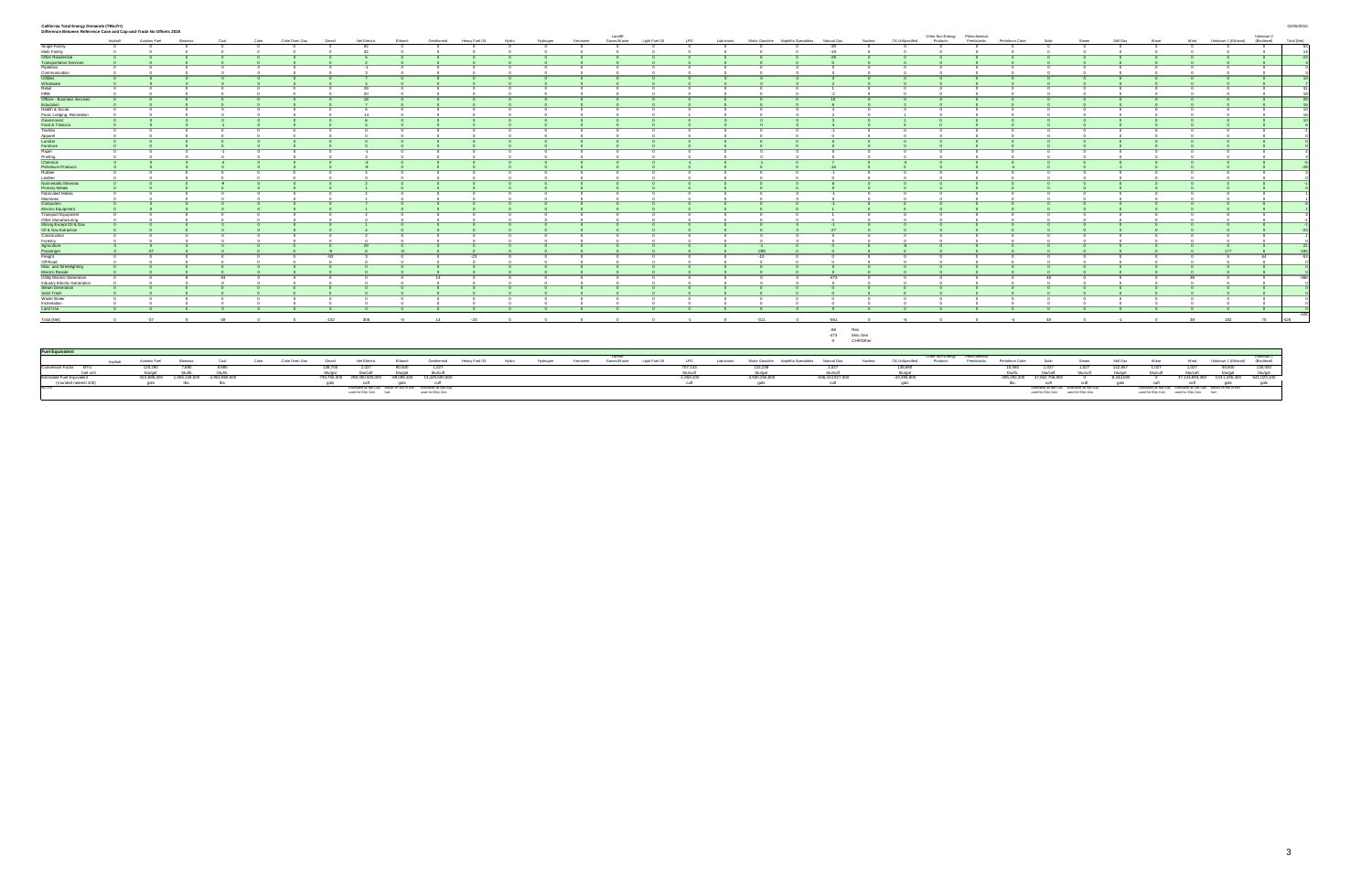## ESTIMATED CHANGE IN 2020 ENERGY DEMAND AND CRITERIA POLLUTANT EMISSIONS BASED ON ENERGY2020 MODELING FOR SELECTED FUELS AND SECTORS

## CHANGE IN ENERGY DEMAND (Tbtu/YR)

|                                                             |                                                          | Coal     |               |         |              |                    |               |                    |           |                  |         |                     |  |
|-------------------------------------------------------------|----------------------------------------------------------|----------|---------------|---------|--------------|--------------------|---------------|--------------------|-----------|------------------|---------|---------------------|--|
|                                                             |                                                          | (ElecGen |               |         | <b>Motor</b> | <b>Natural Gas</b> | Natural Gas   | <b>Natural Gas</b> | Petroleum |                  | Unknwn1 | Unknwn <sub>2</sub> |  |
|                                                             | <b>Biomass</b>                                           | Only)    | <b>Diesel</b> | Ethanol | Gasoline     | (Elec Gen)         | (Residential) | (CHP/Other)        | Coke      | <b>Still Gas</b> | Ethanol | <b>Biodiesel</b>    |  |
| <b>Change from Reference Case to Complementary Measures</b> |                                                          |          |               |         |              |                    |               |                    |           |                  |         |                     |  |
| Tbtu                                                        | 8                                                        | 0        | -73           | -8      | $-296$       | $-150$             | $-23$         | 118                | -1        | $-2$             | 184     | 75                  |  |
|                                                             | Change from Reference Case to Cap-and-Trade With Offsets |          |               |         |              |                    |               |                    |           |                  |         |                     |  |
| Tbtu                                                        | 8                                                        | -9       | -88           | -8      | $-299$       | $-231$             | $-52$         | 74                 | -3        | -6               | 183     | 73                  |  |
|                                                             | Change from Reference Case to Cap-and-Trade No Offsets   |          |               |         |              |                    |               |                    |           |                  |         |                     |  |
| Tbtu                                                        | 8                                                        | $-34$    | $-102$        | -8      | $-311$       | $-473$             | -86           | 9                  | $-4$      | -1               | 182     | 70                  |  |

### 2020 EMISSION FACTOR ESTIMATES (TONS/Tbtu)

These Emission Factor Estimates were developed specifically for this analysis and should not be used for general application.

|                       |                | Coal<br>(ElecGen |               |         | <b>Motor</b> | <b>Natural Gas</b> | <b>Natural Gas</b> | Natural Gas | Petroleum |           | Unknwn1 | Unknwn2          |
|-----------------------|----------------|------------------|---------------|---------|--------------|--------------------|--------------------|-------------|-----------|-----------|---------|------------------|
|                       | <b>Biomass</b> | Only)            | <b>Diesel</b> | Ethanol | Gasoline     | (Elec Gen)         | (Residential)      | (CHP/Other) | Coke      | Still Gas | Ethanol | <b>Biodiesel</b> |
| <b>TOG</b>            | 7.40           | 7.46             | 13.80         | 33.72   | 33.72        | 7.66               | 5.16               | 7.66        | 1.14      | 8.35      | 33.72   | 13.80            |
| <b>ROG</b>            | 3.24           | 0.34             | 11.30         | 30.51   | 30.51        | 1.21               | 2.18               | 1.21        | 0.32      | 3.57      | 30.51   | 11.30            |
| <b>NO<sub>x</sub></b> | 41.56          | 20.38            | 163.06        | 25.54   | 25.54        | 8.85               | 35.82              | 8.85        | 6.73      | 34.35     | 25.54   | 163.06           |
| SOx                   | 4.67           | 13.91            | 0.77          | 0.75    | 0.75         | 0.36               | 0.28               | 0.36        | 309.03    | 13.36     | 0.75    | 0.77             |
| CO                    | 155.47         | 13.21            | 92.75         | 317.03  | 317.03       | 8.84               | 18.81              | 8.84        | 0.00      | 22.45     | 317.03  | 92.75            |
| <b>PM10</b>           | 10.21          | 2.63             | 7.03          | 6.95    | 6.95         | 1.76               | 3.58               | 1.76        | 9.00      | 4.81      | 6.95    | 7.03             |
| PM2.5                 | 9.39           | 0.99             | 4.68          | 4.44    | 4.44         | 1.75               | 3.58               | 1.75        | 7.59      | 4.73      | 4.44    | 4.68             |

### ESTIMATED CHANGE IN EMISSIONS (TONS/DAY)

|                                                                    |                                                             | Coal     |               |         |          |                    |                    |                    |           |                  |         |                     |              |  |
|--------------------------------------------------------------------|-------------------------------------------------------------|----------|---------------|---------|----------|--------------------|--------------------|--------------------|-----------|------------------|---------|---------------------|--------------|--|
|                                                                    |                                                             | (ElecGen |               |         | Motor    | <b>Natural Gas</b> | <b>Natural Gas</b> | <b>Natural Gas</b> | Petroleum |                  | Unknwn1 | Unknwn <sub>2</sub> |              |  |
|                                                                    | <b>Biomass</b>                                              | Only)    | <b>Diesel</b> | Ethanol | Gasoline | (Elec Gen)         | (Residential)      | (CHP/Other)        | Coke      | <b>Still Gas</b> | Ethanol | <b>Biodiesel</b>    | <b>Total</b> |  |
|                                                                    | <b>Change from Reference Case to Complementary Measures</b> |          |               |         |          |                    |                    |                    |           |                  |         |                     |              |  |
| <b>TOG</b>                                                         | 0.2                                                         | 0.0      | $-2.8$        | $-0.7$  | $-27.4$  | $-3.2$             | $-0.3$             | 2.5                | 0.0       | 0.0              | 17.0    | 2.9                 | $-11.9$      |  |
| <b>ROG</b>                                                         | 0.1                                                         | 0.0      | $-2.3$        | $-0.7$  | $-24.8$  | $-0.5$             | $-0.1$             | 0.4                | 0.0       | 0.0              | 15.3    | 2.3                 | $-10.2$      |  |
| <b>NO<sub>x</sub></b>                                              | 0.9                                                         | 0.0      | $-32.5$       | $-0.6$  | $-20.7$  | $-3.6$             | $-2.2$             | 2.9                | 0.0       | $-0.1$           | 12.9    | 33.7                | $-9.5$       |  |
| SOx                                                                | 0.1                                                         | 0.0      | $-0.2$        | 0.0     | $-0.6$   | $-0.1$             | 0.0                | 0.1                | $-0.4$    | $-0.1$           | 0.4     | 0.2                 | $-0.7$       |  |
| CO                                                                 | 3.5                                                         | 0.0      | $-18.5$       | $-7.0$  | $-257.5$ | $-3.6$             | $-1.2$             | 2.9                | 0.0       | $-0.1$           | 159.5   | 19.2                | $-102.8$     |  |
| <b>PM10</b>                                                        | 0.2                                                         | 0.0      | $-1.4$        | $-0.2$  | $-5.6$   | $-0.7$             | $-0.2$             | 0.6                | 0.0       | 0.0              | 3.5     | 1.5                 | $-2.4$       |  |
| PM2.5                                                              | 0.2                                                         | 0.0      | $-0.9$        | $-0.1$  | $-3.6$   | $-0.7$             | $-0.2$             | 0.6                | 0.0       | 0.0              | 2.2     | 1.0                 | $-1.6$       |  |
| Change from Reference Case to Cap-and-Trade With<br><b>Offsets</b> |                                                             |          |               |         |          |                    |                    |                    |           |                  |         |                     |              |  |
| <b>TOG</b>                                                         | 0.2                                                         | $-0.2$   | $-3.3$        | $-0.7$  | $-27.7$  | $-4.8$             | $-0.7$             | 1.6                | 0.0       | $-0.1$           | 16.9    | 2.8                 | $-16.2$      |  |
| <b>ROG</b>                                                         | 0.1                                                         | 0.0      | $-2.7$        | $-0.7$  | $-25.0$  | $-0.8$             | $-0.3$             | 0.2                | 0.0       | $-0.1$           | 15.3    | 2.3                 | $-11.7$      |  |
| <b>NO<sub>x</sub></b>                                              | 0.9                                                         | $-0.5$   | $-39.3$       | $-0.6$  | $-21.0$  | $-5.6$             | $-5.1$             | 1.8                | $-0.1$    | $-0.5$           | 12.8    | 32.5                | $-24.4$      |  |
| SOx                                                                | 0.1                                                         | $-0.3$   | $-0.2$        | 0.0     | $-0.6$   | $-0.2$             | 0.0                | 0.1                | $-2.5$    | $-0.2$           | 0.4     | 0.2                 | $-3.4$       |  |
| CO                                                                 | 3.5                                                         | $-0.3$   | $-22.3$       | $-7.0$  | $-260.1$ | $-5.6$             | $-2.7$             | 1.8                | 0.0       | $-0.4$           | 159.2   | 18.5                | $-115.3$     |  |
| <b>PM10</b>                                                        | 0.2                                                         | $-0.1$   | $-1.7$        | $-0.2$  | $-5.7$   | $-1.1$             | $-0.5$             | 0.4                | $-0.1$    | $-0.1$           | 3.5     | 1.4                 | $-3.9$       |  |
| PM2.5                                                              | 0.2                                                         | 0.0      | $-1.1$        | $-0.1$  | $-3.6$   | $-1.1$             | $-0.5$             | 0.4                | $-0.1$    | $-0.1$           | 2.2     | 0.9                 | $-2.9$       |  |
|                                                                    | Change from Reference Case to Cap-and-Trade No Offsets      |          |               |         |          |                    |                    |                    |           |                  |         |                     |              |  |
| <b>TOG</b>                                                         | 0.2                                                         | $-0.7$   | $-3.9$        | $-0.7$  | $-28.7$  | $-9.9$             | $-1.2$             | 0.2                | 0.0       | 0.0              | 16.8    | 2.7                 | $-25.4$      |  |
| <b>ROG</b>                                                         | 0.1                                                         | 0.0      | $-3.2$        | $-0.7$  | $-26.0$  | $-1.6$             | $-0.5$             | 0.0                | 0.0       | 0.0              | 15.2    | 2.2                 | $-14.4$      |  |
| <b>NO<sub>x</sub></b>                                              | 0.9                                                         | $-1.9$   | $-45.6$       | $-0.6$  | $-21.7$  | $-11.5$            | $-8.4$             | 0.2                | $-0.1$    | $-0.1$           | 12.7    | 31.4                | $-44.6$      |  |
| SOx                                                                | 0.1                                                         | $-1.3$   | $-0.2$        | 0.0     | $-0.6$   | $-0.5$             | $-0.1$             | 0.0                | $-3.6$    | 0.0              | 0.4     | 0.1                 | $-5.7$       |  |
| CO.                                                                | 3.5                                                         | $-1.2$   | $-25.9$       | $-7.0$  | $-269.8$ | $-11.5$            | $-4.4$             | 0.2                | 0.0       | $-0.1$           | 158.1   | 17.9                | $-140.2$     |  |
| <b>PM10</b>                                                        | 0.2                                                         | $-0.2$   | $-2.0$        | $-0.2$  | $-5.9$   | $-2.3$             | $-0.8$             | 0.0                | $-0.1$    | 0.0              | 3.5     | 1.4                 | $-6.4$       |  |
| PM2.5                                                              | 0.2                                                         | $-0.1$   | $-1.3$        | $-0.1$  | $-3.8$   | $-2.3$             | $-0.8$             | 0.0                | $-0.1$    | 0.0              | 2.2     | 0.9                 | $-5.1$       |  |

Coal estimates are based on coal used for Electricity Generation

Natural Gas estimates are based on Electricity Generation and Residential Use